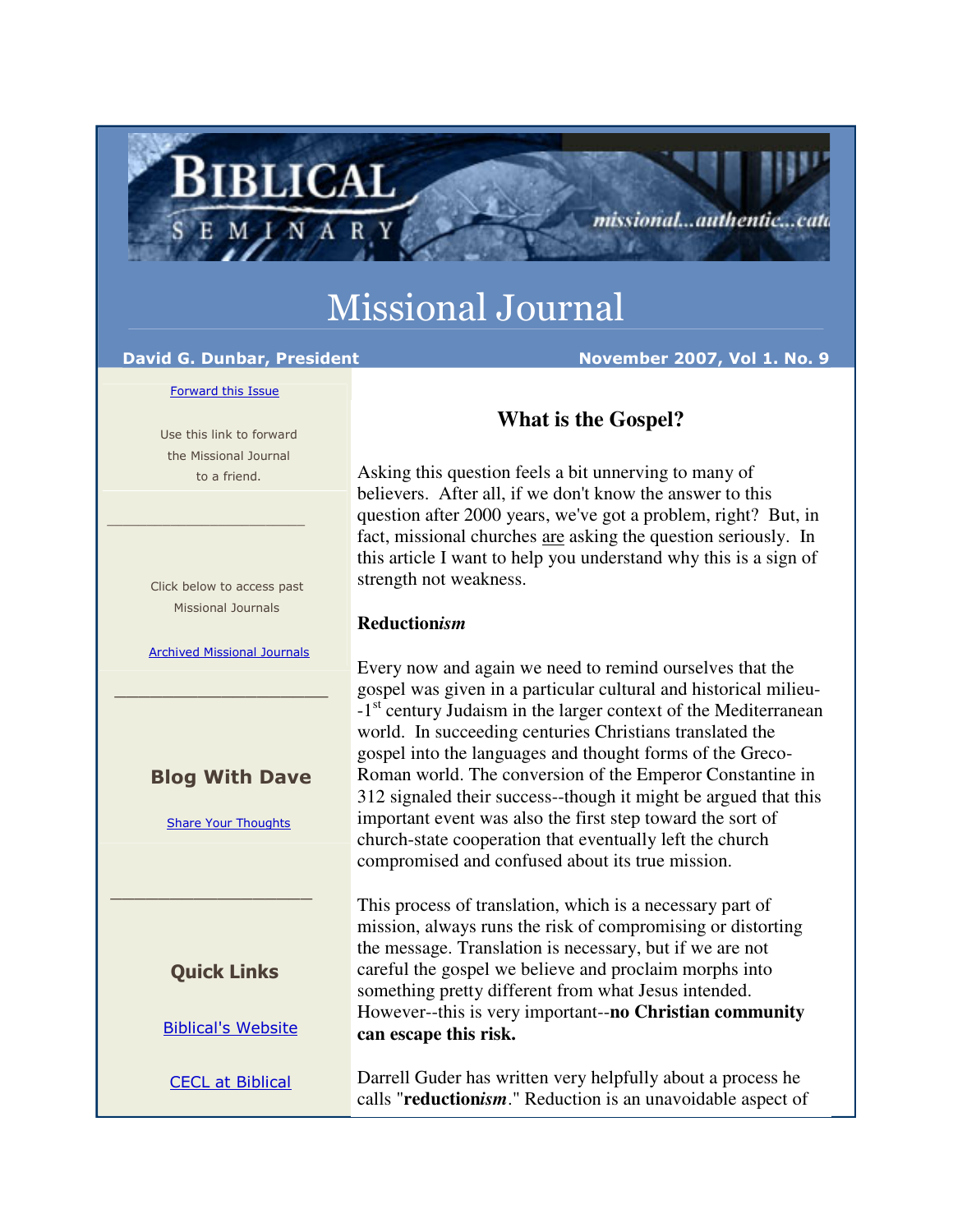If you are interested in supporting our vision for seminary education click below

Institutional Advancement

copyright © 2007 David G. Dunbar

 $\frac{1}{2}$  ,  $\frac{1}{2}$  ,  $\frac{1}{2}$  ,  $\frac{1}{2}$  ,  $\frac{1}{2}$  ,  $\frac{1}{2}$  ,  $\frac{1}{2}$  ,  $\frac{1}{2}$  ,  $\frac{1}{2}$  ,  $\frac{1}{2}$  ,  $\frac{1}{2}$  ,  $\frac{1}{2}$  ,  $\frac{1}{2}$  ,  $\frac{1}{2}$  ,  $\frac{1}{2}$  ,  $\frac{1}{2}$  ,  $\frac{1}{2}$  ,  $\frac{1}{2}$  ,  $\frac{1$ 

any translation process, even translating the Bible into new versions. The translator is never able to convey all that is in the original--anyone who has had the least exposure to learning another language recognizes this fact. Missionaries live with the constant challenge of translating the gospel message into culturally appropriate and relevant categories.

The problem is not reduction, says Guder, but reduction*ism* which he defines as **reduction** *plus control.*

> "Reduction, as a necessary aspect of our humanness, is thus not necessarily a problem for biblical faithfulness, until the sinful human desire to control begins to do its work. The message is committed to earthen vessels (2 Cor. 4:7). The gospel can be reduced by these vessels in a great diversity of ways. The danger rests in our desire to 'control God' which leads us to regard our unavoidable reductions of the gospel as validated absolutes. We are constantly tempted to assert that our way of understanding the Christian faith is a final version of Christian truth. We tend to enshrine one cultural articulation of the gospel as the normative statement for all cultures. . . . **Reductionism is at work when we as human witnesses are no longer aware of our own reductions of the gospel**."(*The Continuing Conversion of the Church* [Eerdmans, 2000], pp. 100- 1)

Now if Guder is correct--and I believe he is--then there is always a need for the church to be reflective and self-critical. We can never just assume that we know the gospel in its fullness. We must not think that *others* have distorted or misunderstood elements of the message while *we* have not. Remember that the early Protestants described the church as "reformed and always reforming."

One of the strong points in favor of the missional church movement is its willingness to reexamine the gospel. **We**  *must* **go back to Scripture in order to communicate the message faithfully to the next generations.** Is it possible that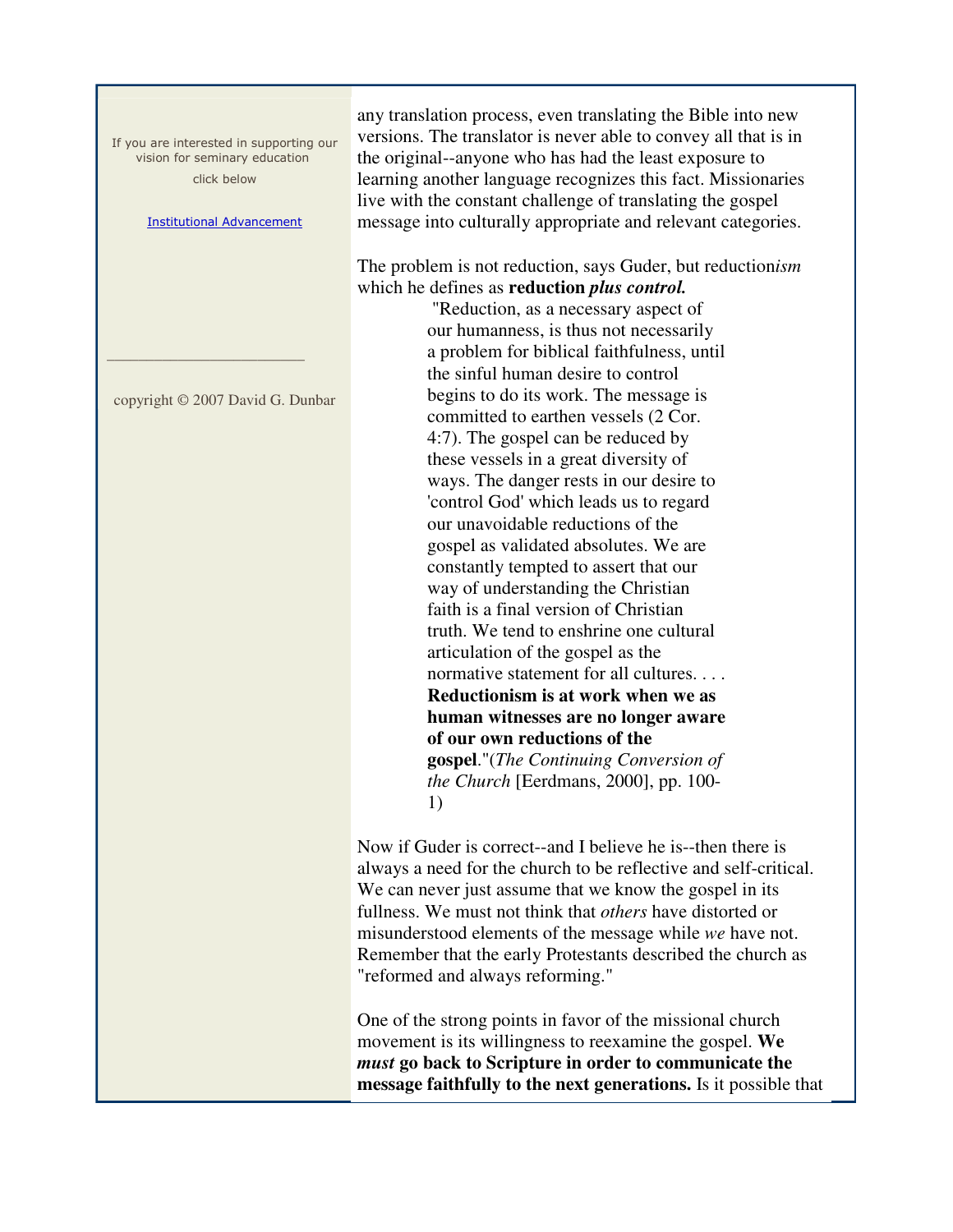our hearing of the Word has been compromised by our immersion in the culture of North America? Have ideas or experiences of individualism, prosperity, sexuality, ethnicity, or power colored our understanding of the movement Jesus began?

Of course, by asking these questions I am implying that the American church has been guilty of some reduction*ism.* If so, where do we begin reassessing our understanding?

#### **The Good News of the Kingdom**

One of the more fruitful lines of inquiry focuses on the ministry of Jesus and particularly on the theme of the kingdom of God (kingdom of heaven). This terminology occurs over 100 times in the NT with the majority of the occurrences found in the Synoptic Gospels. The preaching of John the Baptist is focused on the imperative "Repent, for the kingdom of heaven is near" (Matt. 3:2). On hearing that John has been imprisoned, Jesus takes up the same message (4:17). He travels throughout Galilee "teaching in their synagogue, preaching the good news (gospel) of the kingdom, and healing every disease and sickness among the people" (4:23).

**So what is this gospel of the kingdom?** First, it is an idea deeply rooted in the OT and the consciousness of the Jewish people. The prophets and poets of the OT lived with the conviction that the Lord is the great king over all the earth. "The Lord reigns, let the nations tremble! (Psalm 99:1). Israel is blessed of the Lord when she resides peacefully in her own land with her own king who rules justly and mercifully as God's representative on earth.

The closest approximation to this vision in Israel's experience was the reign of David, the man after God's own heart. Although most of David's descendants failed miserably to follow his example, the prophets looked forward to a day when a descendant of David's would take the throne and bring salvation and blessing to Israel (Jer. 33:15-16; Amos 9:11; Micah 5:2). This king would be the Lord's anointed, the Messiah. In his days "the mountain of the Lord's house will be established as chief among the mountains . . . and all nations will stream to it" (Isaiah 2:2). The Messiah would set the world to right. He would overthrow the oppressor, deliver the weak, and cleanse the land from its idolatry. Jesus' teaching about the kingdom was guaranteed to resonate deeply with the